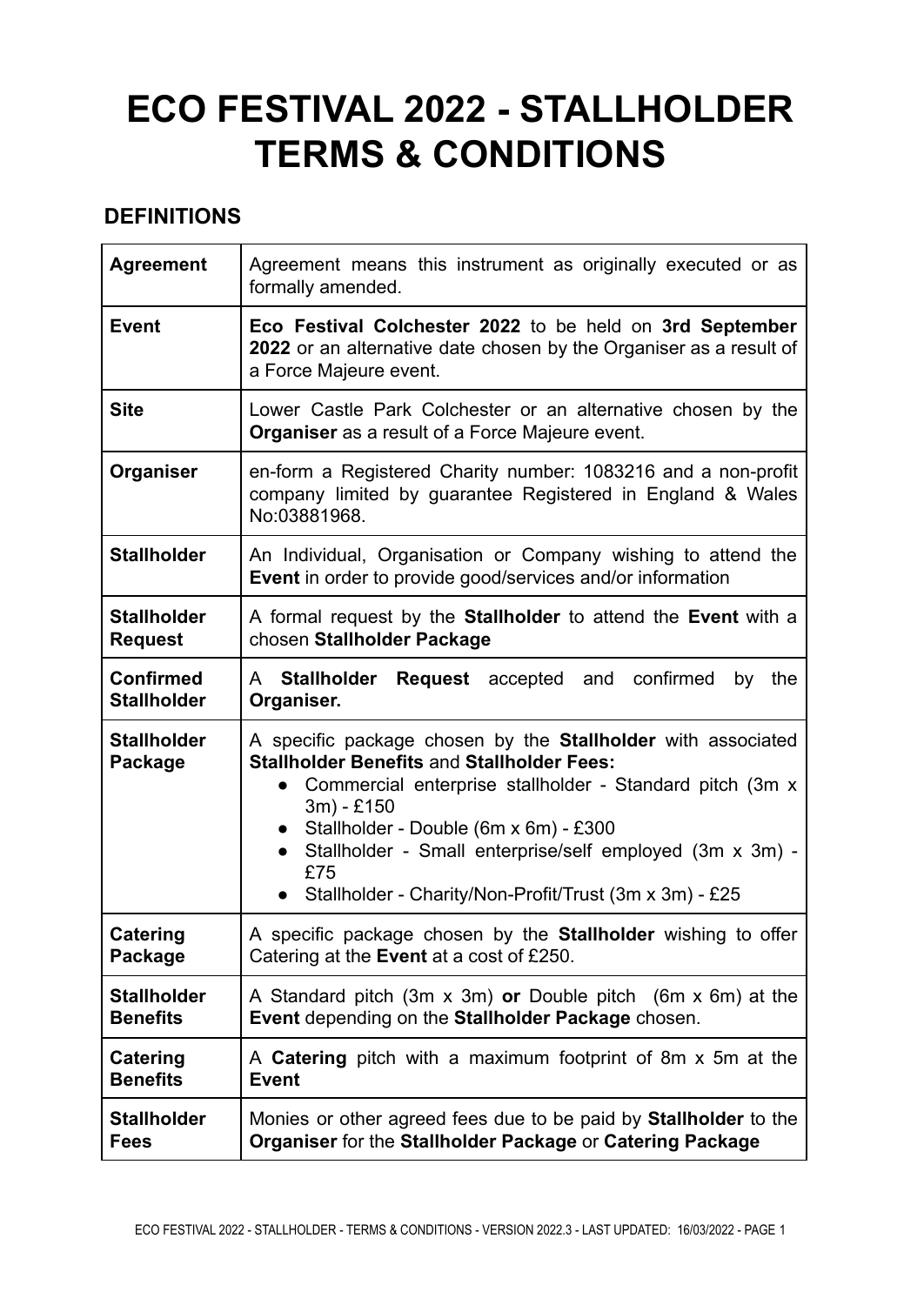| <b>Partners</b> | Third party Individuals, Organisations or Companies performing<br>duties on behalf of the <b>Organiser</b> . The <b>Organiser</b> will provide a |
|-----------------|--------------------------------------------------------------------------------------------------------------------------------------------------|
|                 |                                                                                                                                                  |
|                 | full list of <b>Partners</b> upon request.                                                                                                       |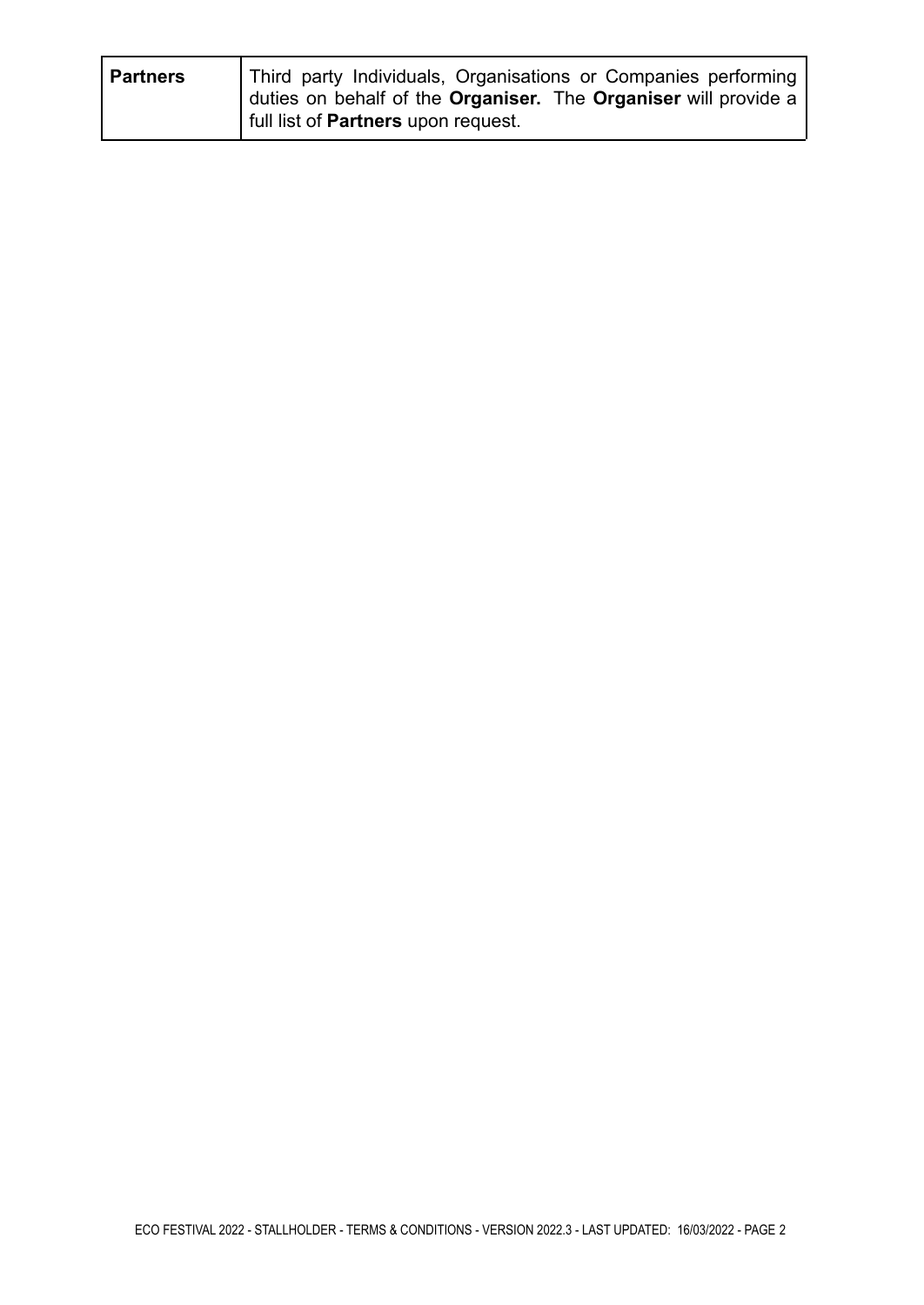#### **1. THE AGREEMENT**

- **1.1.** This is an **Agreement** between the **Stallholder** and the **Organiser** and is non-transferable
- **1.2.** The **Agreement** shall commence on confirmation via email by the **Organiser** that the **Stallholder** has become a **Confirmed Stallholder**.
- **1.3.** The **Organiser** reserves the right to contact, engage, solicit and authorise **Partners** to provide services, assistance and support before, during and after the **Event**.
- **1.4.** The **Organiser** reserves the right to modify this **Agreement** up to 60 days before the **Event**, in such eventuality:
	- **1.4.1.** The revised **Agreement** will be sent to the **Stallholder**.
	- **1.4.2.** The **Stallholder** will be granted a period of 28 days to raise formal comment or objection to the changes via email or in writing.
	- **1.4.3.** If the **Stallholder** and the **Organiser** are unable to successfully resolve issues due to modifications to this **Agreement**, the **Stallholder** shall be entitled to a full refund of the **Stallholder Fees** paid by the **Stallholder** less any costs already incurred by the **Organiser**. The **Stallholder** shall not be entitled to any reimbursement of any other costs incurred by the **Stallholder**.

## **2. STALLHOLDER REQUESTS**

- **2.1.** The **Stallholder** is required to complete a **Stallholder Request** and select a **Stallholder Package** or **Catering Package** via an online application form at [eco-festival.org](https://www.eco-festival.org) or manual submission by email [info@eco-festival.org.](mailto:info@eco-festival.org)
- **2.2.** The **Organiser** reserves the right to reject any **Stallholder Request** not received by 30th June 2022.
- **2.3.** The **Organiser** shall review all **Stallholder Requests** and assess it against the [Stallholder](https://www.eco-festival.org/stallholders-and-catering/) criteria listed on the Eco Festival website and any potential overlap with existing Confirmed Stallholders
- **2.4.** If the **Stallholder Request** is accepted the **Organiser** will notify the **Stallholder** that they are now a **Confirmed Stallholder**.
- **2.5.** The **Stallholder** shall only be permitted to attend the **Event** and be eligible for **Stallholder Benefits** or **Catering Benefits** when the **Stallholder** has become a **Confirmed Stallholder** and the **Stallholder Fees** have been paid in full.
- **2.6.** The **Organiser** will have sole discretion to allocate specific locations on **Site** to **Stallholders** in line with the **Stallholder Packages** or **Catering Package**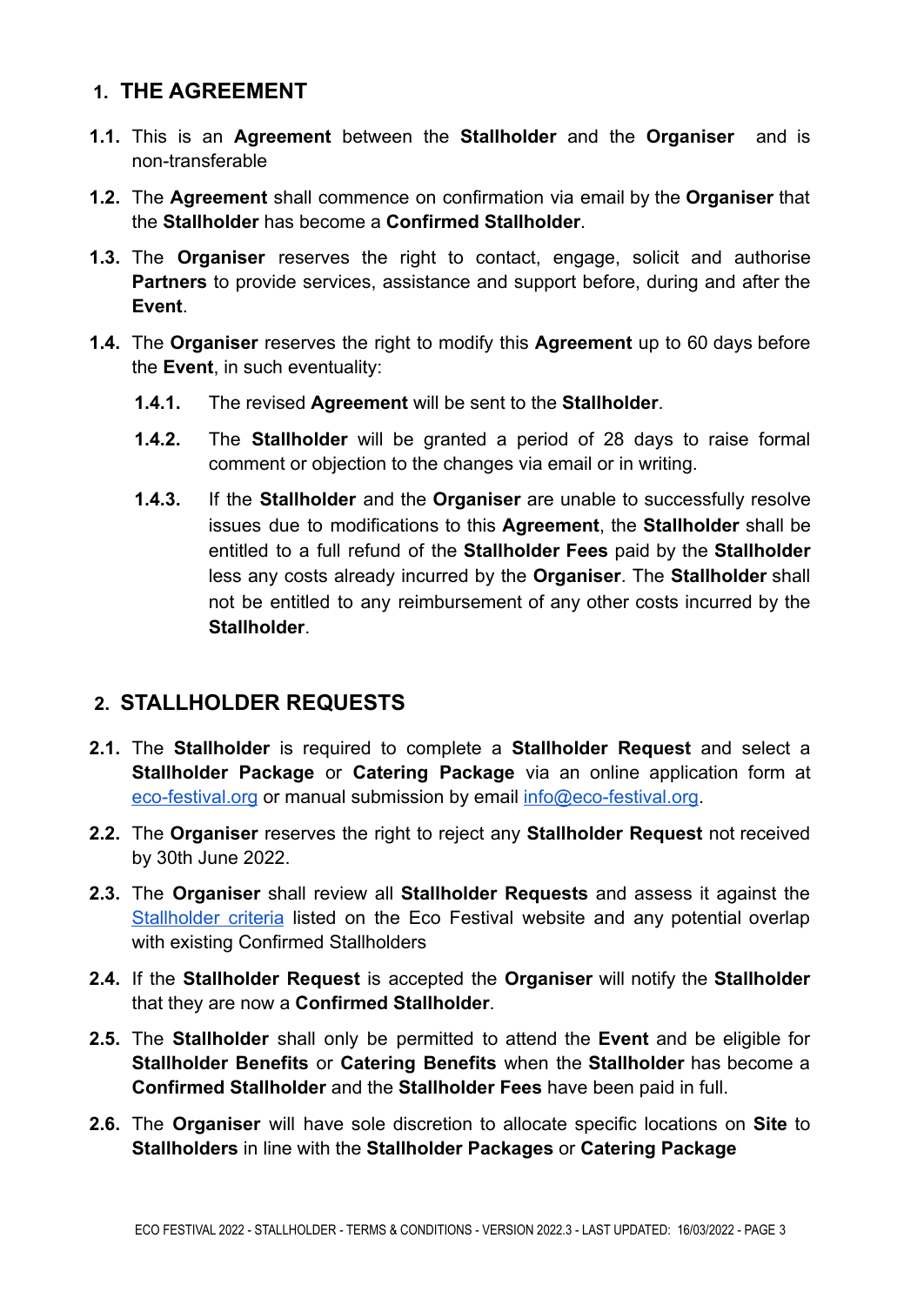- **2.7.** The **Organiser** shall provide a **Site** plan to the **Stallholder** in advance of the **Event**. In the event that the **Stallholder** is unsatisfied with the proposed location, the **Stallholder** should notify the **Organiser** by email [\(info@eco-festival.org](mailto:info@eco-festival.org)). The **Organiser** will work with the **Stallholder** to resolve the situation in-line with the terms set out in **3. Amendments & Cancellation**.
- **2.8.** If the **Stallholder** request is rejected or refused, the **Organiser** shall notify **Stallholder** in writing and usually by email.

#### **3. AMENDMENTS & CANCELLATION**

- **3.1.** The **Organiser** reserves the right to move, relocate, amend or adjust stall sizes provided by the **Stallholder Benefits** or **Catering Benefits**. In this event the **Organiser** will endeavour to communicate any changes as soon as reasonably possible and to minimise any resulting impact on the **Stallholder**. If the change impacts the **Stallholder** negatively the **Organiser** shall provide reimbursement of a percentage of the **Stallholder Fees** paid relative to the impact of the changes.
- **3.2.** If the **Stallholder** wishes to cancel this **Agreement,** a Cancellation request should be sent via email to [info@eco-festival.org](mailto:info@eco-festival.org)
- **3.3.** If the **Stallholder** wishes to cancel this **Agreement,** the **Organiser** will consider at its sole discretion making a full or partial refund under specific circumstances following receipt of a written notice from the **Stallholder**.

## **4. HEALTH SAFETY ENVIRONMENT AND ECOLOGY**

- **4.1.** The **Stallholder** is required to comply with all fire, electrical, health, safety and environmental laws and any failure to comply shall result in the **Stallholder** being required to either rectify such failure immediately or to withdraw from the **Site**.
- **4.2.** If the **Stallholder** has chosen the **Catering Package** they shall:
	- **4.2.1.** Provide evidence to the **Organiser** of Health and Hygiene certification before the **Event**.
	- **4.2.2.** Clearly label all food and drink they are supplying including but not limited to allergy and food intolerance notices and information such as dairy free, meat free and fish free.
	- **4.2.3.** Not provide any **meat** or **fish** products at the **Event**.
- **4.3.** All **Stallholder** electrical equipment shall be PAT tested in accordance with the law. Guidance is available from the Health and Safety Executive at <https://www.hse.gov.uk/electricity/faq-portable-appliance-testing.htm>
- **4.4.** The **Stallholder** shall demonstrate a commitment to reducing their ecological and environmental footprint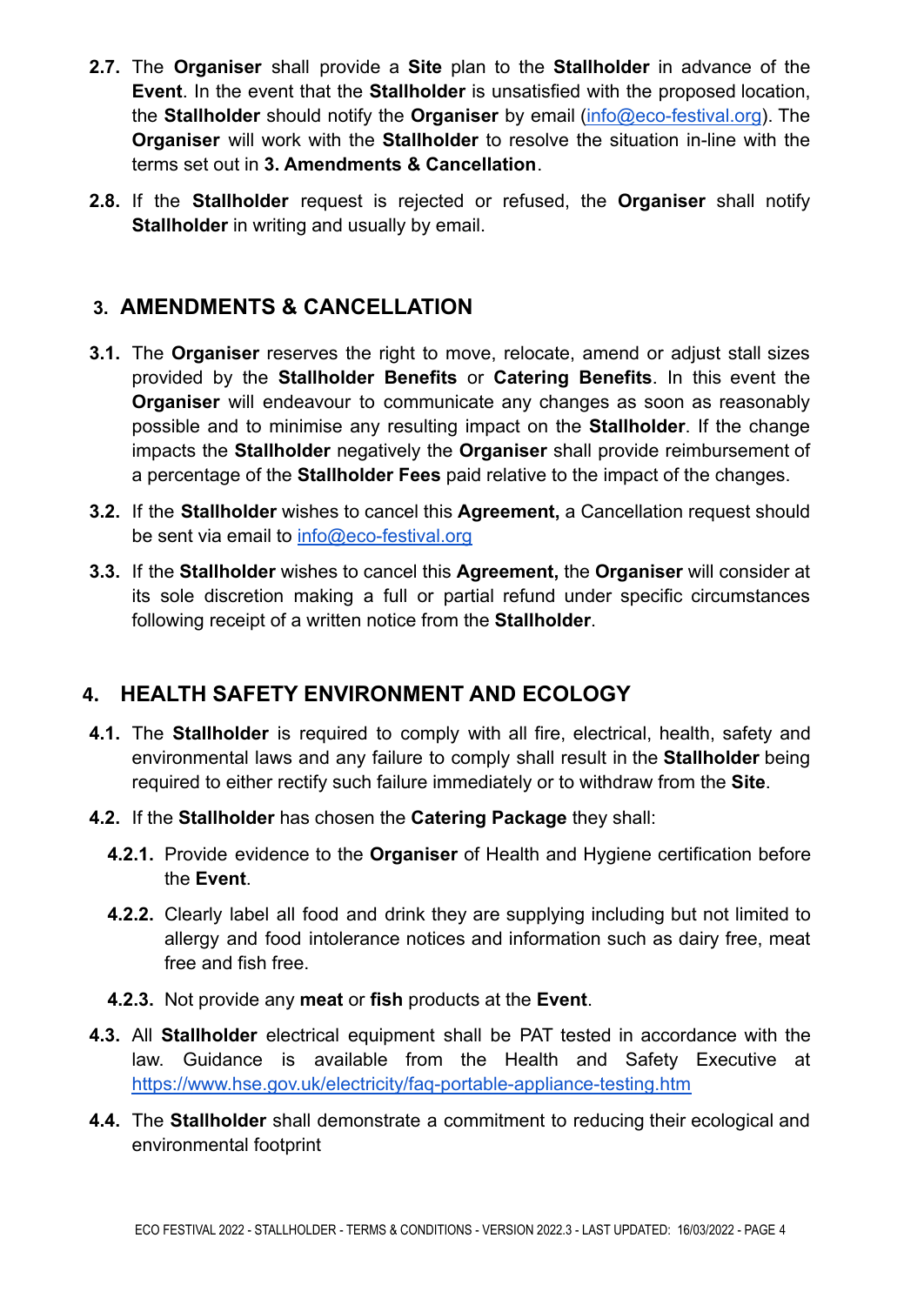- **4.5.** The **Stallholder** shall not bring any single use plastics onto the **Site** or leave any waste at the **Site** unless specifically authorised in writing by the **Organiser.**
- **4.6.** The **Stallholder** is not permitted in any circumstance to display or exhibit balloons of any type; nor should balloons be offered to members of the general public. The **Stallholder** will be required to immediately rectify the situation or will be asked to withdraw from the **Site** and potentially banned from future events.

#### **5. SITE RULES AND POWER SUPPLY**

- **5.1.** Unless specifically agreed beforehand the **Stallholder** shall provide their own equipment including but not limited to gazebos, tents, marquees, tables and chairs. The **Stallholder** shall not bring or use on **Site any diesel or petrol generators.**
- **5.2.** The **Stallholder** shall adhere to all **Site** rules including but not limited to designated arrival and pack down times.
- **5.3.** The **Stallholder** shall be mindful and respectful to other **Stallholders, Sponsors** and the general public.
- **5.4.** The **Stallholder** shall adhere to the area and space provided by the **Organiser.**
- **5.5.** The **Stallholder** shall support the educational ethos of the **Event.**
- **5.6.** In the event of a problem at **Site** the **Stallholder** shall contact the **Organiser** as soon as possible.
- **5.7.** The **Organiser** will provide **Site** security at the event. The **Organiser's** stewards shall be present at the **Event** however the **Stallholder** is responsible for the security of its belongings and possessions and the **Organiser** accepts no liability for any damage or loss of same during the **Event.**
- **5.8.** The **Stallholder** shall comply with all relevant Data Protection laws including but not limited to the Data Protection Act and GDPR when processing personal data at the **Event.**

#### **6. PAYMENT TERMS**

- **6.1.** The **Stallholder** is expected to pay the **Stallholder Fees** within 30 days of receiving an invoice from the **Organiser.** If the date is less than 30 days before the **Event**, the **Stallholder** is required to pay the **Stallholder Fees** immediately on receipt of the invoice.
- **6.2.** If the **Stallholder** experiences problems making payment they must contact the **Organiser** by sending an email to **[info@eco-festival.org](mailto:info@eco-festival.org)**
- **6.3.** Failure to pay the **Stallholder Fees** shall result in cancellation of this **Agreement.**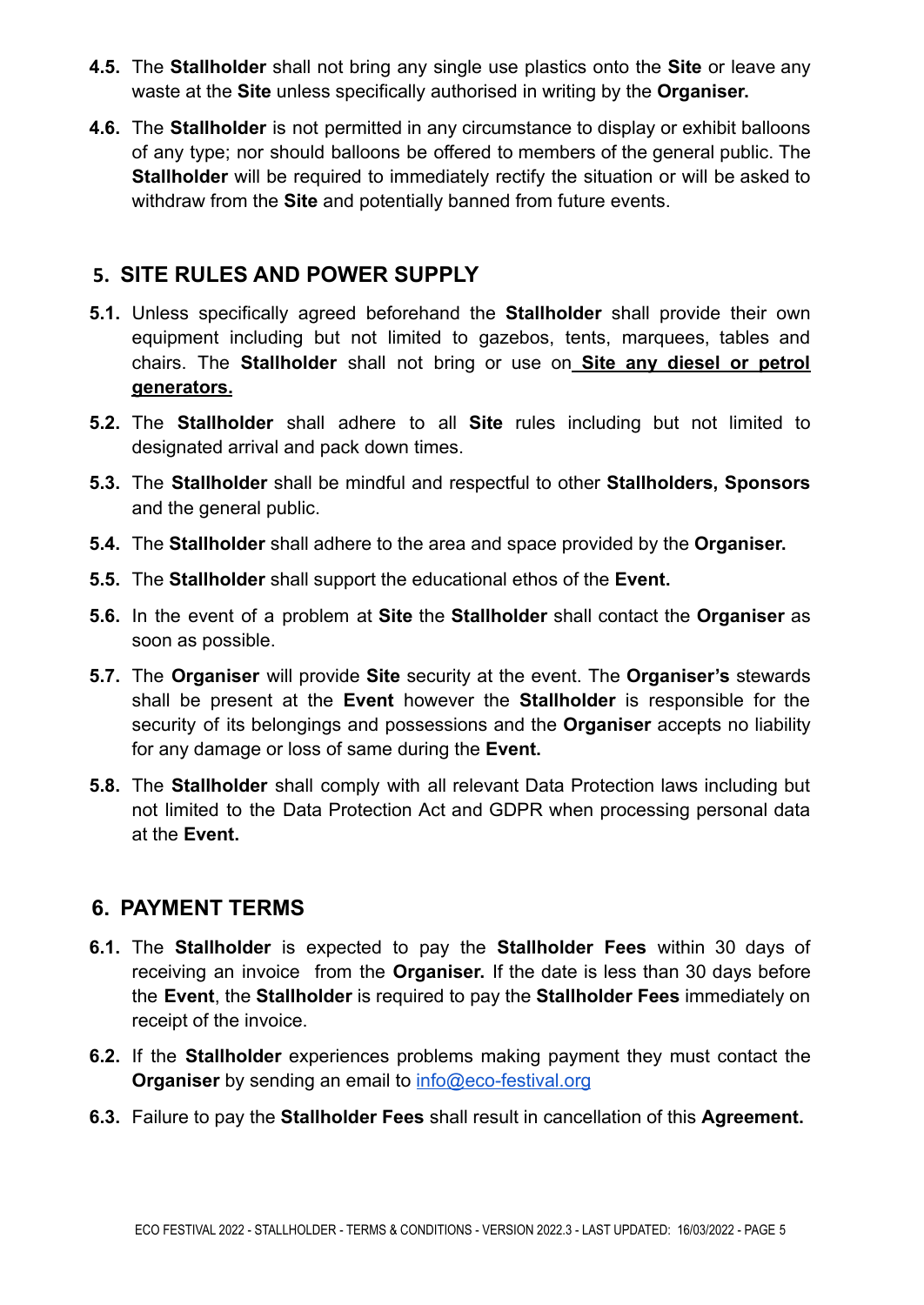## **7. TERMINATION**

**7.1.** Failure by the **Stallholder** to comply with the terms and conditions may result in termination of this **Agreement** and termination as a **Confirmed Stallholder**. Under such failure the **Stallholder** shall be liable and the **Stallholder** accepts that no compensation is payable by the **Organiser.**

# **8. EVENT CANCELLATION**

- **8.1.** The **Event** will be held outdoors and could be adversely affected by weather and other unforeseen circumstances including but not limited to torrential rain, wind, lightning, flooding, excessive heat, fire, smoke, biohazard, pandemic, terrorism and other danger to life events and acts of god.
- **8.2.** As the **Organiser** is a charitable organisation the **Organiser** shal**l** accept no liability for cancellation of the **Event** at any time due to circumstances outside their control. Such cancellation will be based upon ensuring the safety, quality and wellbeing of the **Stallholder** and the general public. In the event of cancellation of the **Event** by the **Organiser** the **Organise**r shall provide refund of the **Stallholder Fees** already paid less any costs that may have been incurred by the **Organise**r as a result of the cancellation. The **Organiser** shall have sole discretion as to whether any refund shall be provided to the **Stallholder**

## **9. CONFIDENTIALITY**

- **9.1.** By entering into this **Agreement** the **Stallholder** and the **Organiser** agree that any **Stallholder Fees** or other agreed financial arrangements between the **Stallholder** and the **Organiser** shall remain strictly confidential.
- **9.2.** Both the **Organiser** and the **Stallholder** agree not to intentionally disclose any such confidential information that has been identified as confidential to third parties except when required by applicable law.

# **10. LIABILITIES AND INSURANCES**

- **10.1.** The **Organiser** shall have valid public liability insurance for the **Event**.
- **10.2.** The **Stallholder** shall have and provide evidence to the **Organiser** of public liability and employers liability insurance of at least £1 million.
- **10.3.** The **Stallholder** shall undertake and provide evidence to the **Organiser** of an appropriate risk assessment and method statement including mitigations for the **Stallholder** involvement in the **Event.**
- **10.4.** All **Stallholder** incidents or accidents at the **Event** shall be immediately reported by the **Stallholder** to a member of the Security team, Steward or Team Leader with radio contact so that it is recorded and/or mitigated **accordingly**